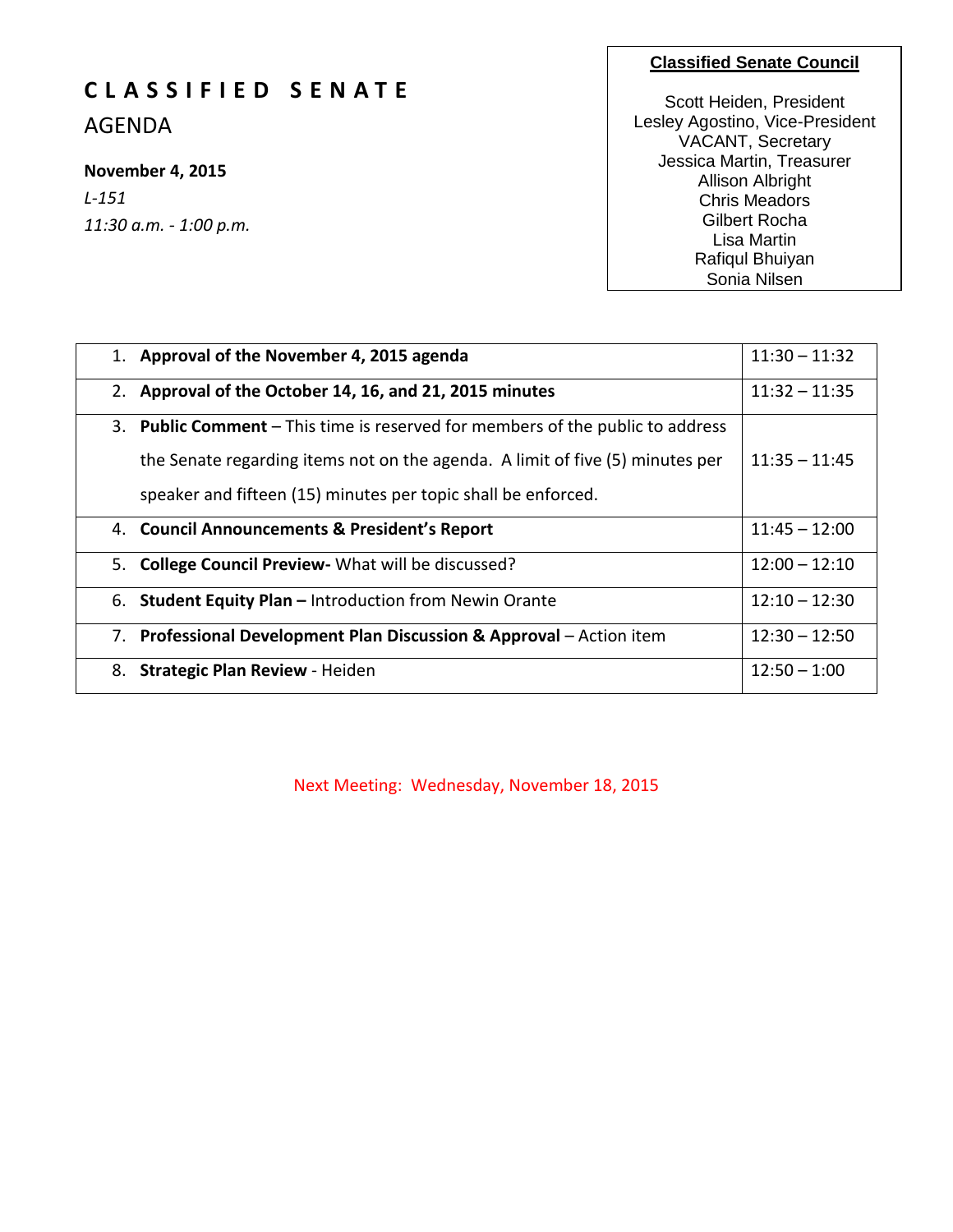

**Present: Lesley Agostino, Jessica Martin, Gilbert Rocha, Lisa Martin, Rafiqul Bhuiyan, Allison Albright**

**Absent: Wendy Holt, Chris Meadors, Scott Heiden, Sonja Nilsen,**

**Guests: Valerie House, Teresa Molnar, Jane Kincaid, Noha Basilious**

**Agostino called the meeting to order at 11:35 a.m.**

- **1. Approval of the October 14, 2015 Agenda: It was MSC, with no objections and by all present to approve the agenda as written.**
- **2. Approval of the September 30, 2015 minutes: It was MSC, with no objections and by all present to approve the minutes as written.**
- **3. Public Comment –** None
- **4. Council Announcements & President's Report**
	- Albright announced that her innovation proposal of having an interpreter at a DVC Drama production is going forward. Interpretative services will be offered in the spring at one of the evening performances.
	- J. Martin attended the CARE team meeting which focuses on students in distress. She reported that reporting software has been purchased and will be implemented in the spring. Additionally, the CARE team is working with the district police to implement safety and active shooter training.
	- Rocha reminded the committee about Classified Night at the DVC Football Game with appetizers at El Tapatio (starting at 5:00 p.m.). Rocha encouraged staff to take the district morale and climate survey.
	- L. Martin brought a draft of the classified newsletter and pending time, the senate will review at the end of the meeting.
	- Agostino commented that the employee dance on Friday was a success.
- **5. College Council Preview –** Agostino reviewed the council agenda and summarized the College Council study session held on October 9. She also added that the OEI group would be meeting today starting at 2:00 p.m. in the Diablo Room. **Rocha questioned how prerequisites will be covered in the OEI platform (how will they be cleared if the student is not a DVC student?)**
- **6.** Research, Planning & Evaluation Committee Update Albright noted that the RPEC has met three times and is focusing on using data to make recommendations to the College Council and the campus as a whole. Enrollment management and retention are strong themes this semester for all committees. She noted that there is a heavy focus on what is going on in the classroom in regards to student success and student barriers are continually discussed.

Albright questioned the senate on how the parking and traffic flow in the parking lots can be addressed. She commented that the safety of the pedestrians and drivers is a concern as many do not obey the crosswalks and traffic laws.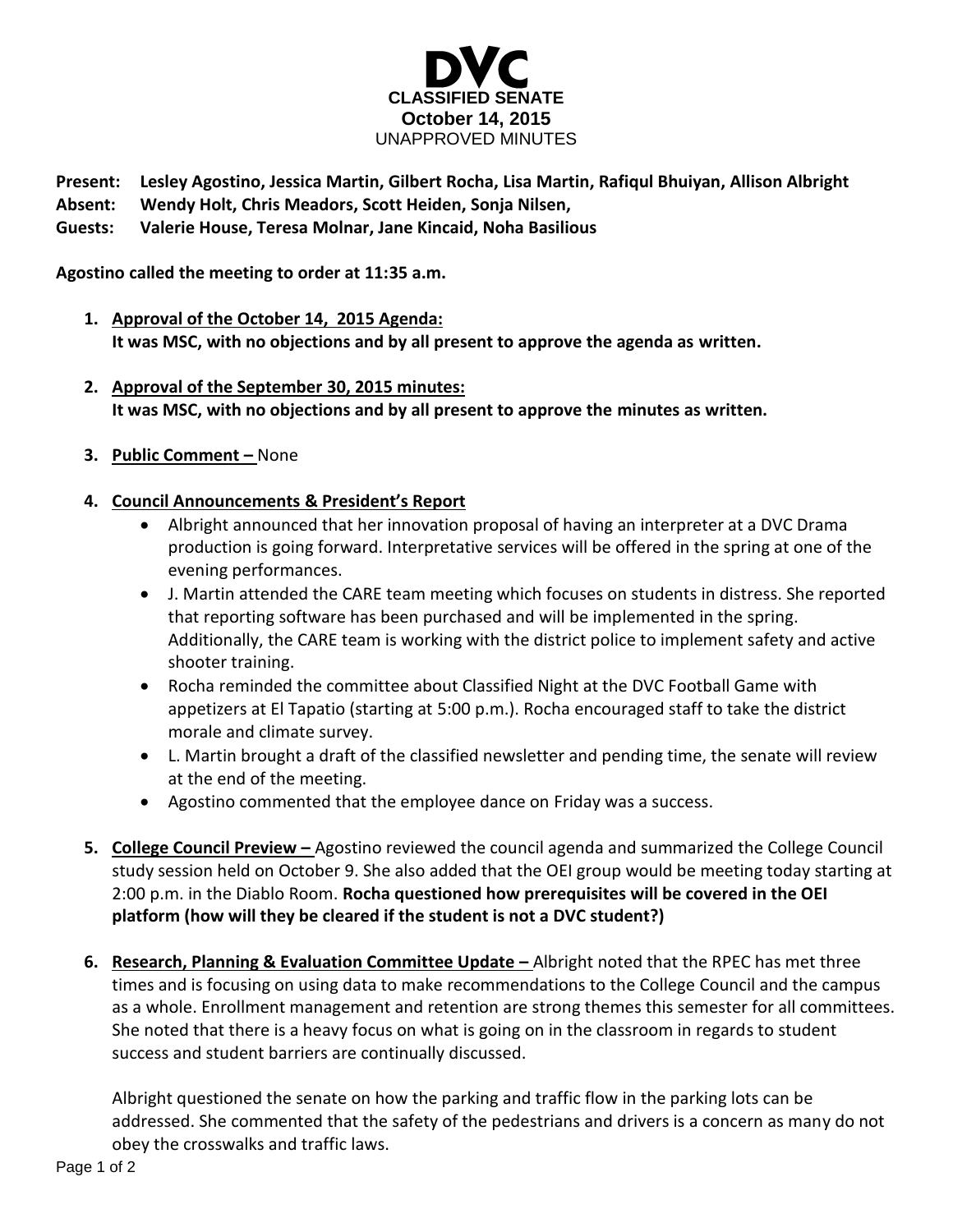

- Traffic light installation at Stubbs and Golf Club Road
- Work with the City of Pleasant Hill on traffic flow
- Crossing assistance at peak times

Molnar noted that the construction on Golf Club Road is an issue and Bhuiyan commented that maybe staggering the schedule would help with the congestion. J. Martin added that she leaves campus at 10:00 p.m. and pedestrians are very difficult to see and suggested lighted crosswalks. Kincaid recommended more active traffic control from police services. Agostino shared concern about if/when the campus needs to be evacuated we will need to work with Pleasant Hill/DVC police to open up the streets surrounding the campus to prevent backups. L. Martin requested additional permit enforcement in the staff parking lots.

- **7. Student Success Discussion –** Agostino and Heiden wanted to continue the discussion from the last meeting regarding student success and the role that classified play on campus.
	- Query the list servs for best practices
	- Improve cross training
	- Updates on process/forms and debunk myths (i.e. "no one answers the phone in assessment" when in fact all calls are answered).
		- o Updates from departments when processes or policies change
		- o More "Nuts & Bolts" workshops
	- Create more positive word of mouth for student services (especially in the classroom)
		- o Address the "one student" experience/concern with services on campus
		- o Prevent the trickle down discussion from "one student" experience
	- Increase evening services
	- Be wary of semester climate (focusing on certain areas)
	- Create an open MAC lab for students
	- Make the AT&T cell service a priority in the student services building especially for students who try to access the website/services while in the building.
- **8. Bylaws review–** The senate reviewed (first review) Article IV and provided feedback.

## **Agostino adjourned the meeting at 12:45 p.m.**

Next Meeting Scheduled: October 14, 2015 11:30 a.m. – 1:00 p.m.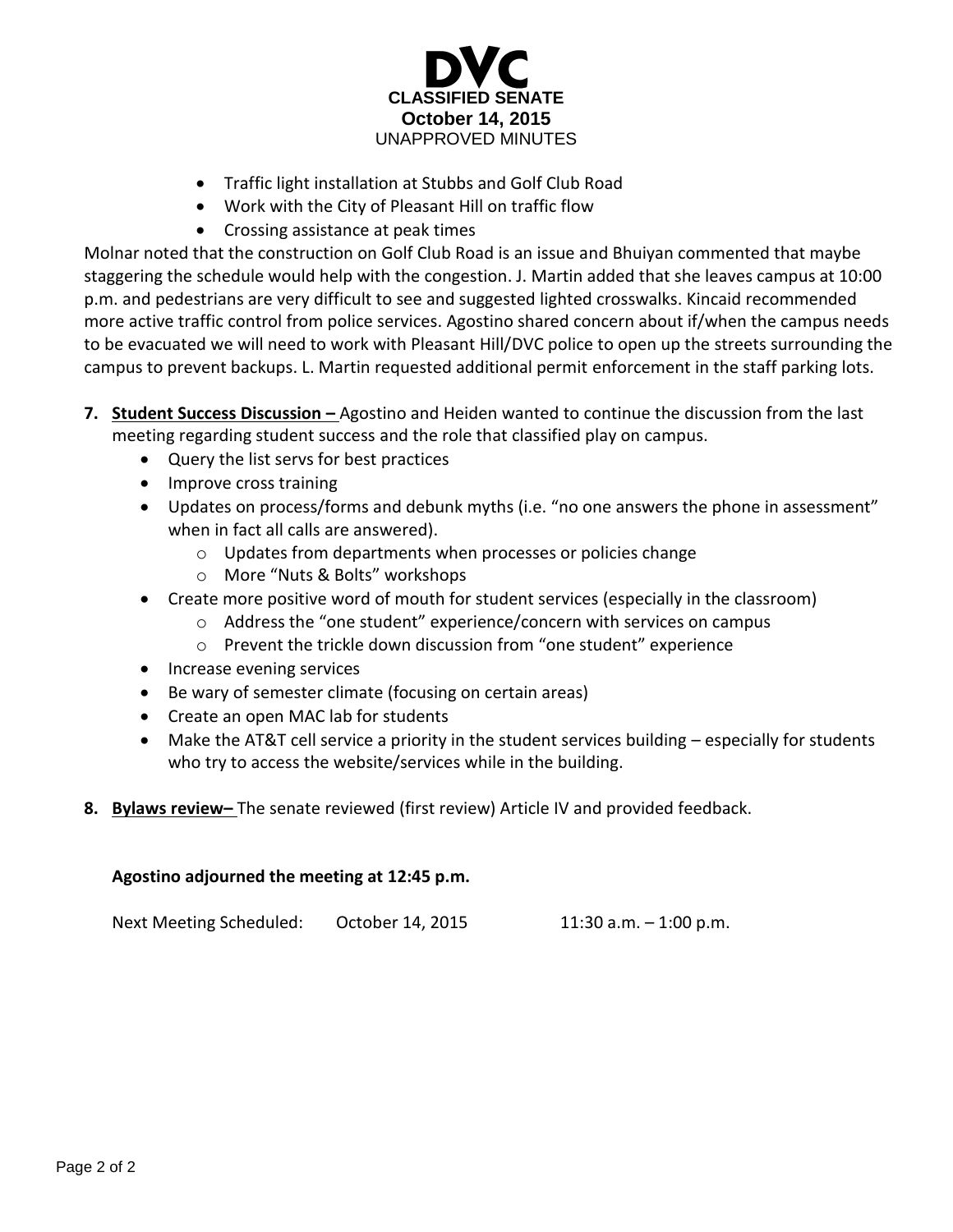

- **Present: Scott Heiden, Lesley Agostino, Jessica Martin, Gilbert Rocha, Lisa Martin, Allison Albright**
- **Absent: Wendy Holt, Chris Meadors, Rafiqul Bhuiyan, Sonia Nilsen**
- **Guests: John Christensen, Rose Desmond, Triveni Gorur, Marisa Greenberg, Gabriel Harven, Valerie House, Joeretha Mayo, Elisabeth Morgan, Caterina Pentcheva, Leticia Rodrigues, Teresa Towers, Stephanie Wilson, Diane Dodd, Stephanie Morgado, Joy Brucelas, Joyce Riley, Peter Garcia**

**Agostino called the meeting to order at 5:35 a.m.**

- **1. Approval of the October 16, 2015 Agenda: It was MSC, with no objections and by all present to approve the agenda as written.**
- **2. Public Comment –** Rodrigues suggested a pumpkin decorating contest.

## **3. Council Announcements**

- Heiden thanked the attendees and provided an update from the College Council.
- Albright suggested a blog or a place to post updates or changes to policy/procedures.

## **4. Governance Update**

 Heiden commented that the Research, Planning, and Evaluation Committee is continually meeting and thanked Albright and Greenberg for volunteering to be on the committee.

**Heiden adjourned the meeting at 7:00 p.m.**